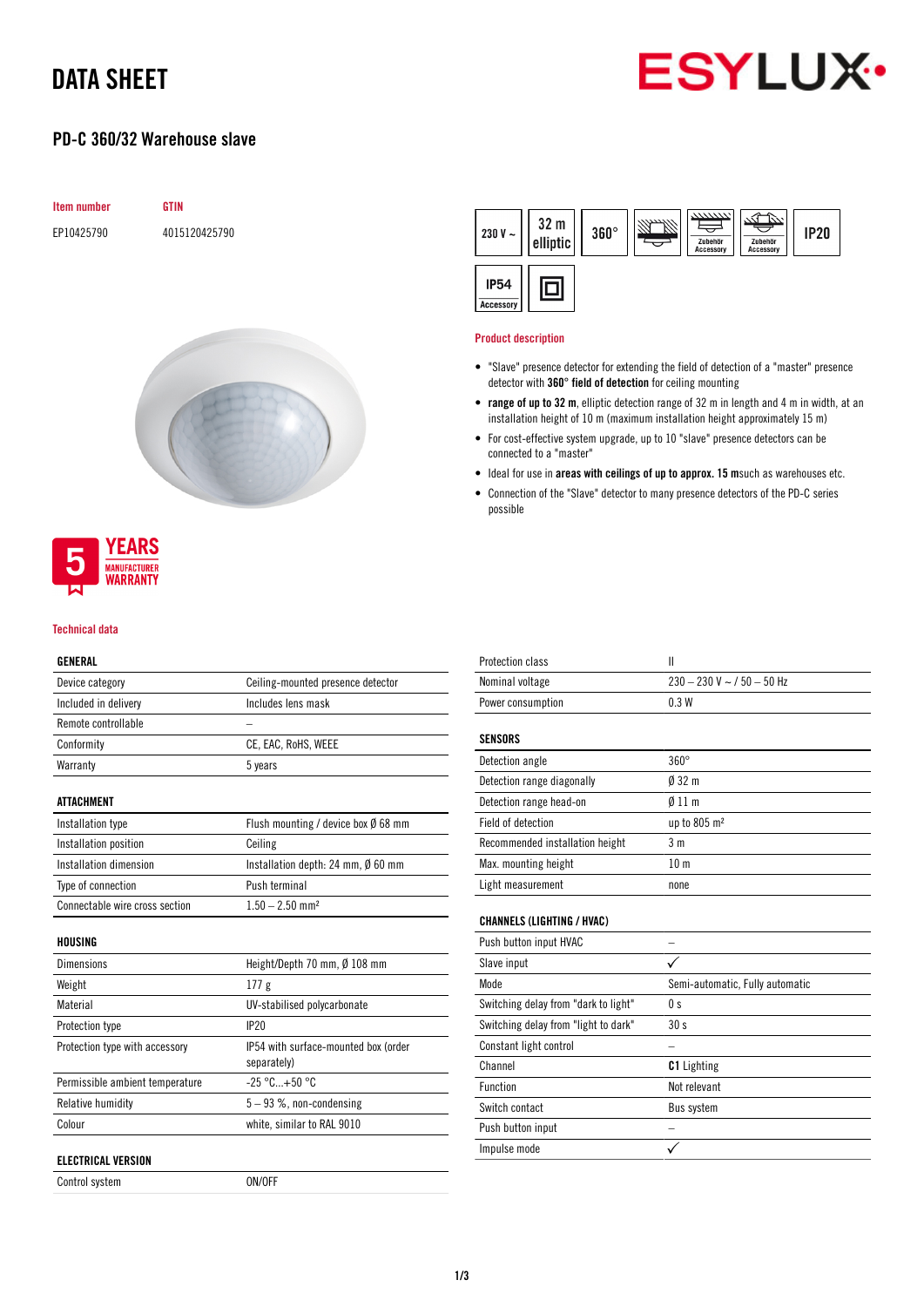# DATA SHEET



## PD-C 360/32 Warehouse slave

#### Item number GTIN

EP10425790 4015120425790

#### Factory settings

| GENERAL                           |                    | Operating mode                          | fully automatic |
|-----------------------------------|--------------------|-----------------------------------------|-----------------|
| Sensitivity                       | 100 %              | Level of brightness/switching threshold | 400 lx          |
|                                   |                    | Switch-off delay time                   | 5 min           |
| <b>CHANNELS (LIGHTING / HVAC)</b> |                    |                                         |                 |
| Channel                           | <b>C1</b> Lighting |                                         |                 |

#### Accessories

| Item number | <b>Product description</b>                                                                | <b>GTIN</b>   |
|-------------|-------------------------------------------------------------------------------------------|---------------|
|             |                                                                                           |               |
| EP10425431  | Cover set for COMPACT series, 24 m/32 m, consists of cover and design ring, silver        | 4015120425431 |
| EP00007491  | Cover set for COMPACT series, 24 m/32 m, consists of cover and design ring, black         | 4015120007491 |
|             |                                                                                           |               |
| EP10425370  | Surface-mounted box for COMPACT series, IP20, white                                       | 4015120425370 |
| EP10425387  | Surface-mounted box for COMPACT series, IP20, silver                                      | 4015120425387 |
| EP10425905  | Surface-mounted box for COMPACT series, IP54, white                                       | 4015120425905 |
| EP10425912  | Surface-mounted box for COMPACT series, IP54, silver                                      | 4015120425912 |
| EP10425929  | Recessed ceiling mounting set includes installation bracket and dust-protected box, 62 mm | 4015120425929 |
| EP10426940  | Surface-mounted box for COMPACT series, IP54, black                                       | 4015120426940 |
| EP10426933  | Surface-mounted box for COMPACT series, IP20, black                                       | 4015120426933 |
|             |                                                                                           |               |

#### Protection

| BASKET GUARD ROUND LARGE | EM10425608 | Basket guard for presence and motion detectors and smoke detectors, $\emptyset$ 180 mm, height 90 mm | 4015120425608 |
|--------------------------|------------|------------------------------------------------------------------------------------------------------|---------------|
| BASKET GUARD ROUND SMALL | EM10425615 | Basket guard for presence and motion detectors and smoke detectors, $\emptyset$ 165 mm, height 70 mm | 4015120425615 |

| <b>Dimension drawing</b>                           | <b>Field of detections</b> | <b>Detection range</b>     |                  |
|----------------------------------------------------|----------------------------|----------------------------|------------------|
|                                                    |                            | Diagonally (A)             | $\emptyset$ 32 m |
| $Ø$ 108 mm<br>$060$ mm<br>$24 \text{ mm}$<br>46 mm | . A                        | $\blacksquare$ Frontal (B) | Ø11 m            |
|                                                    | $360^\circ$                |                            |                  |